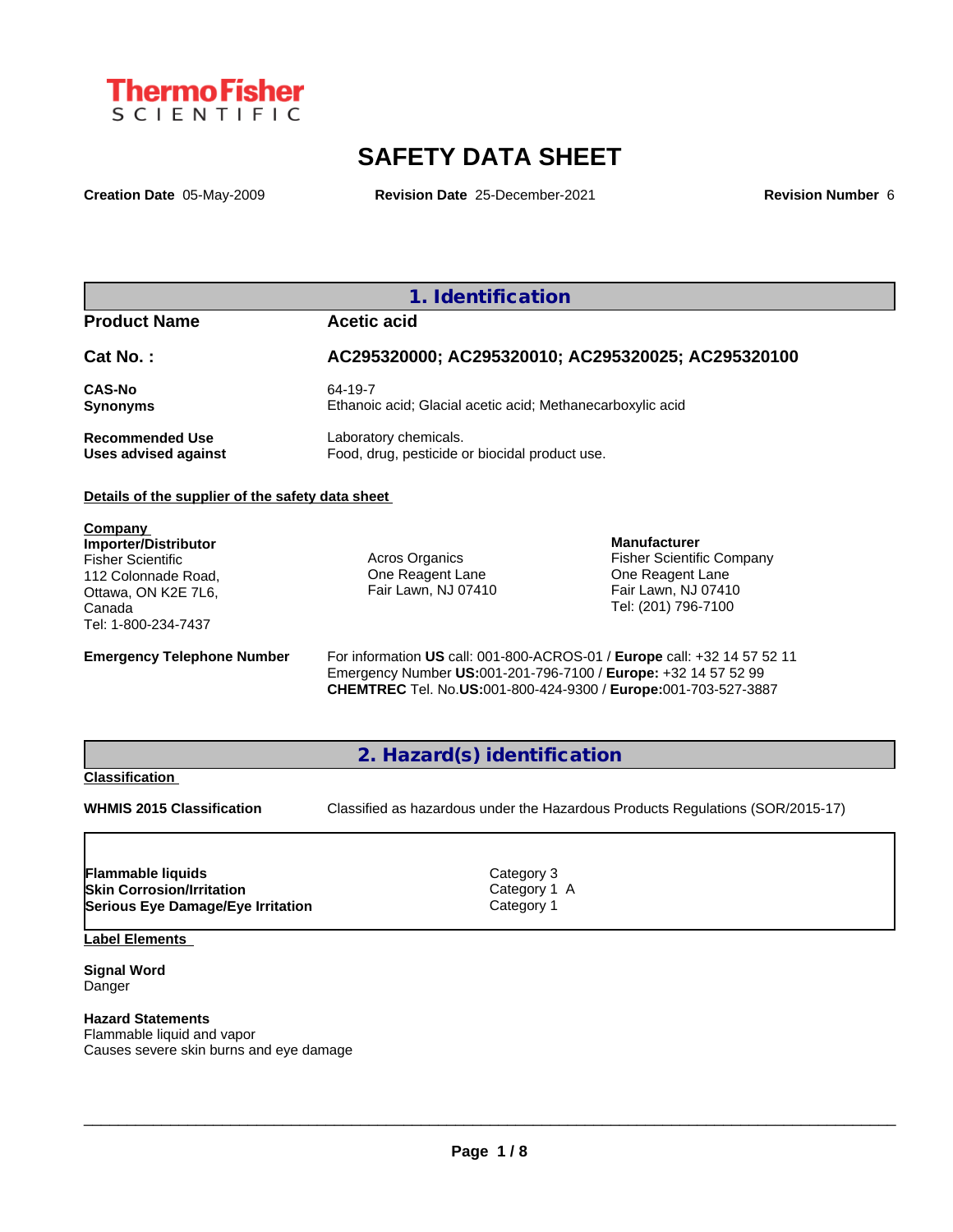

#### **Precautionary Statements Prevention**

Keep away from heat, hot surfaces, sparks, open flames and other ignition sources. No smoking Keep container tightly closed

Use explosion-proof electrical/ventilating/lighting/equipment

Take precautionary measures against static discharges

Do not breathe dust/fumes/gas/mist/vapours/spray

Wash face, hands and any exposed skin thoroughly after handling

Use only outdoors or in a well-ventilated area

Wear protective gloves/protective clothing/eye protection/face protection

#### **Response**

IF SWALLOWED: Rinse mouth. Do NOT induce vomiting

IF ON SKIN (or hair): Take off immediately all contaminated clothing. Rinse skin with water/ shower

IF INHALED: Remove person to fresh air and keep comfortable for breathing

IF IN EYES: Rinse cautiously with water for several minutes. Remove contact lenses, if present and easy to do. Continue rinsing Immediately call a POISON CENTER/doctor

Wash contaminated clothing before reuse

In case of fire: Use dry sand, dry chemical or alcohol-resistant foam to extinguish

### **Storage**

Store locked up

Store in a well-ventilated place. Keep container tightly closed

**Disposal**

Dispose of contents/container to an approved waste disposal plant

| <b>Component</b>      |              | <b>CAS-No</b>                                                                                                                                                                                                                                                                                                                           | Weight %                                                                           |  |  |
|-----------------------|--------------|-----------------------------------------------------------------------------------------------------------------------------------------------------------------------------------------------------------------------------------------------------------------------------------------------------------------------------------------|------------------------------------------------------------------------------------|--|--|
| Acetic acid           |              | 64-19-7                                                                                                                                                                                                                                                                                                                                 | >95                                                                                |  |  |
|                       |              | 4. First-aid measures                                                                                                                                                                                                                                                                                                                   |                                                                                    |  |  |
| <b>General Advice</b> | required.    | Show this safety data sheet to the doctor in attendance. Immediate medical attention is                                                                                                                                                                                                                                                 |                                                                                    |  |  |
| <b>Eye Contact</b>    |              | Rinse immediately with plenty of water, also under the eyelids, for at least 15 minutes.<br>Immediate medical attention is required.                                                                                                                                                                                                    |                                                                                    |  |  |
| <b>Skin Contact</b>   | immediately. | Wash off immediately with plenty of water for at least 15 minutes. Remove and wash<br>contaminated clothing and gloves, including the inside, before re-use. Call a physician                                                                                                                                                           |                                                                                    |  |  |
| <b>Inhalation</b>     |              | If not breathing, give artificial respiration. Remove from exposure, lie down. Do not use<br>mouth-to-mouth method if victim ingested or inhaled the substance; give artificial respiration<br>with the aid of a pocket mask equipped with a one-way valve or other proper respiratory<br>medical device. Call a physician immediately. |                                                                                    |  |  |
| Ingestion             |              | unconscious person. Call a physician immediately.                                                                                                                                                                                                                                                                                       | Do NOT induce vomiting. Clean mouth with water. Never give anything by mouth to an |  |  |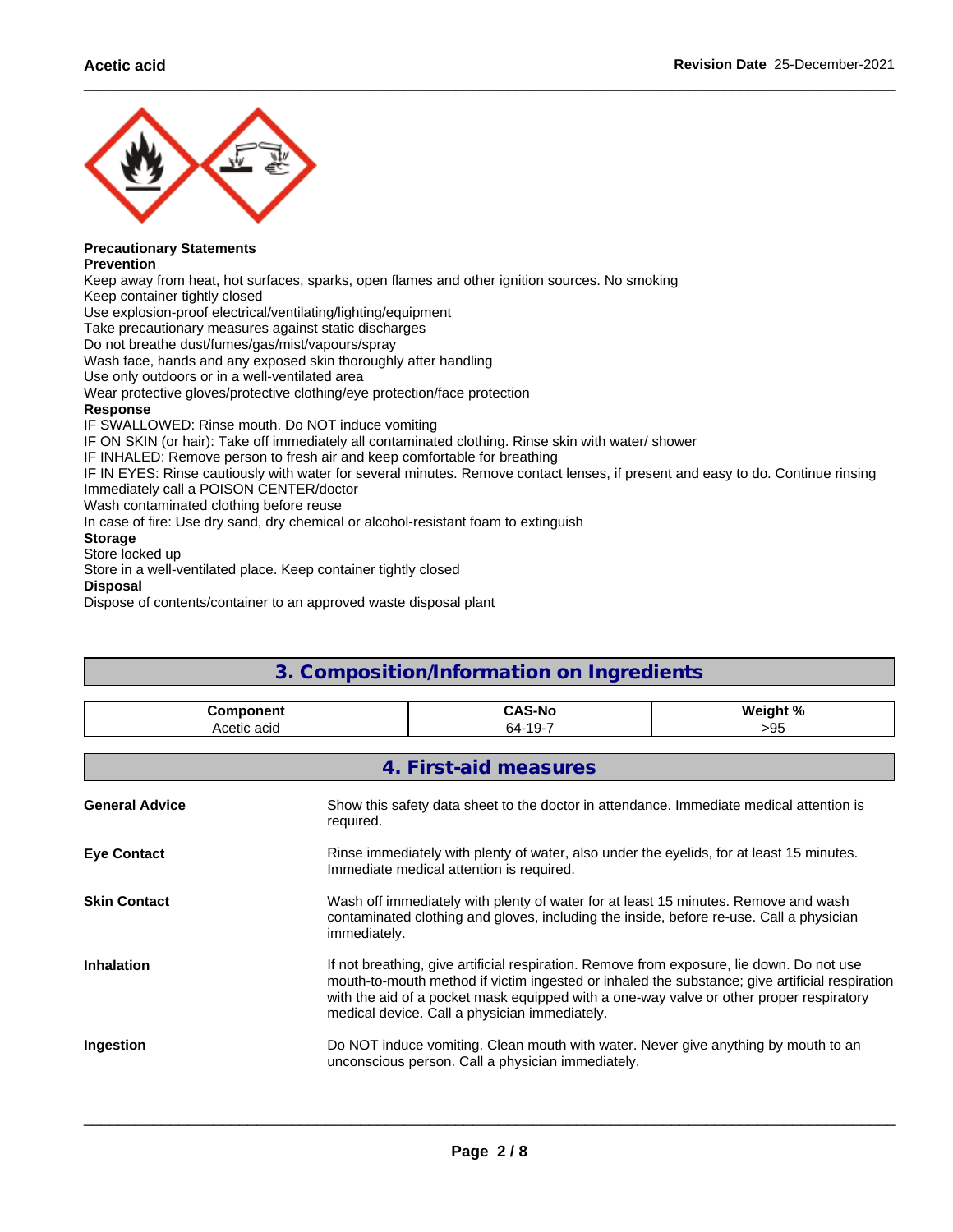| Most important symptoms/effects<br>Causes burns by all exposure routes. Ingestion causes severe swelling, severe damage to<br>the delicate tissue and danger of perforation: Symptoms of overexposure may be |                                                                              |  |  |  |
|--------------------------------------------------------------------------------------------------------------------------------------------------------------------------------------------------------------|------------------------------------------------------------------------------|--|--|--|
| <b>Notes to Physician</b>                                                                                                                                                                                    | headache, dizziness, tiredness, nausea and vomiting<br>Treat symptomatically |  |  |  |
|                                                                                                                                                                                                              | 5. Fire-fighting measures                                                    |  |  |  |
| <b>Suitable Extinguishing Media</b>                                                                                                                                                                          | CO <sub>2</sub> , dry chemical, dry sand, alcohol-resistant foam.            |  |  |  |
| <b>Unsuitable Extinguishing Media</b>                                                                                                                                                                        | No information available                                                     |  |  |  |
| <b>Flash Point</b>                                                                                                                                                                                           | 40 °C / 104 °F                                                               |  |  |  |
| Method -                                                                                                                                                                                                     | No information available                                                     |  |  |  |
| 427 °C / 800.6 °F<br><b>Autoignition Temperature</b>                                                                                                                                                         |                                                                              |  |  |  |
| <b>Explosion Limits</b><br><b>Upper</b><br>Lower<br>Sensitivity to Mechanical Impact No information available<br><b>Sensitivity to Static Discharge</b>                                                      | 19.9 vol %<br>4.0 vol $%$<br>No information available                        |  |  |  |

#### **Specific Hazards Arising from the Chemical**

Thermal decomposition can lead to release of irritating gases and vapors. The product causes burns of eyes, skin and mucous membranes.

#### **Hazardous Combustion Products**

Carbon monoxide (CO). Carbon dioxide (CO2). Thermal decomposition can lead to release of irritating gases and vapors. **Protective Equipment and Precautions for Firefighters**

As in any fire, wear self-contained breathing apparatus pressure-demand, MSHA/NIOSH (approved or equivalent) and full protective gear. Thermal decomposition can lead to release of irritating gases and vapors.

| <b>NFPA</b><br><b>Health</b>     | <b>Flammability</b>                                                                                                                                              | <b>Instability</b> | <b>Physical hazards</b><br>N/A |  |  |
|----------------------------------|------------------------------------------------------------------------------------------------------------------------------------------------------------------|--------------------|--------------------------------|--|--|
|                                  | 6. Accidental release measures                                                                                                                                   |                    |                                |  |  |
| <b>Personal Precautions</b>      | Use personal protective equipment as required. Ensure adequate ventilation. Evacuate<br>personnel to safe areas. Keep people away from and upwind of spill/leak. |                    |                                |  |  |
| <b>Environmental Precautions</b> | Should not be released into the environment.                                                                                                                     |                    |                                |  |  |

**Methods for Containment and Clean** Soak up with inert absorbent material. Keep in suitable, closed containers for disposal. **Up**

|                 | 7. Handling and storage                                                                                                                                                                                                                           |
|-----------------|---------------------------------------------------------------------------------------------------------------------------------------------------------------------------------------------------------------------------------------------------|
| <b>Handling</b> | Do not get in eyes, on skin, or on clothing. Wear personal protective equipment/face<br>protection. Use only under a chemical fume hood. Do not breathe mist/vapors/spray. Do not<br>ingest. If swallowed then seek immediate medical assistance. |
| Storage.        | Corrosives area. Keep away from heat, sparks and flame. Keep containers tightly closed in<br>a dry, cool and well-ventilated place. Incompatible Materials. Strong oxidizing agents.<br>Strong bases. Metals.                                     |

### **8. Exposure controls / personal protection**

**Exposure Guidelines**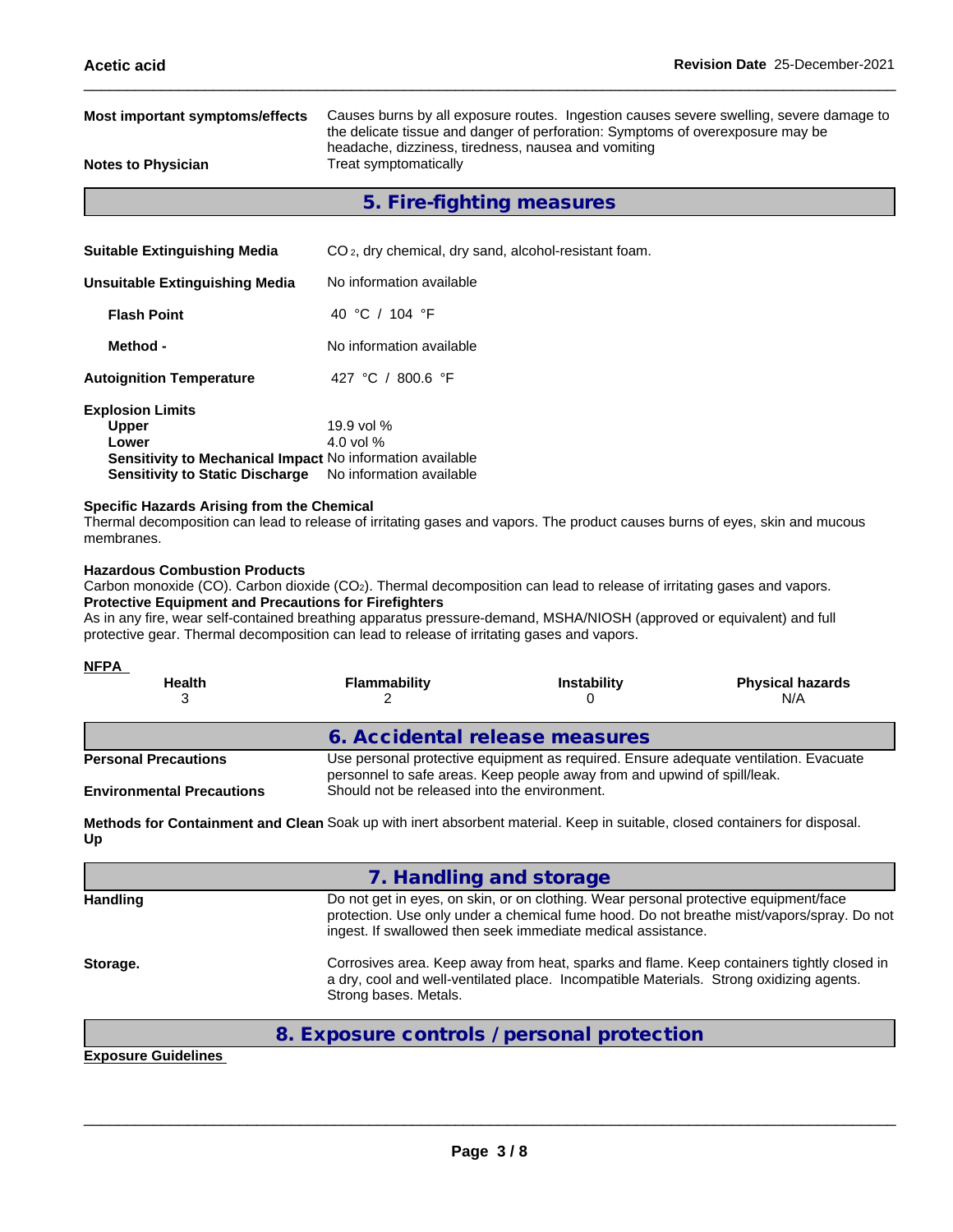| Component   | <b>Alberta</b>                        | <b>British</b><br>Columbia | <b>Ontario TWAEVI</b>     | Quebec                                                  | <b>ACGIH TLV</b> | <b>OSHA PEL</b>           | <b>NIOSH IDLH</b>                                      |
|-------------|---------------------------------------|----------------------------|---------------------------|---------------------------------------------------------|------------------|---------------------------|--------------------------------------------------------|
| Acetic acid | TWA: $10 \text{ ppm}$                 | TWA: 10 ppm                | TWA: $10$ ppm $\parallel$ | TWA: 10 ppm                                             | TWA: 10 ppm      | (Vacated) TWA:            | IDLH: 50 ppm                                           |
|             | TWA: $25 \text{ mg/m}$   STEL: 15 ppm |                            |                           | STEL: 15 ppm   TWA: 25 mg/m <sup>3</sup>   STEL: 15 ppm |                  | $10$ ppm                  | TWA: 10 ppm                                            |
|             | STEL: 15 ppm $\overline{\phantom{a}}$ |                            |                           | STEL: 15 ppm                                            |                  |                           | (Vacated) TWA: TWA: 25 mg/m <sup>3</sup>               |
|             | STEL: 37 mg/m <sup>3</sup>            |                            |                           | $\textsf{ISTEL}: 37 \text{ mg/m}^3$                     |                  | $25 \text{ ma/m}^3$       | STEL: 15 ppm                                           |
|             |                                       |                            |                           |                                                         |                  |                           | TWA: 10 ppm $\left \right $ STEL: 37 mg/m <sup>3</sup> |
|             |                                       |                            |                           |                                                         |                  | TWA: 25 mg/m <sup>3</sup> |                                                        |

#### **Legend**

*ACGIH - American Conference of Governmental Industrial Hygienists OSHA - Occupational Safety and Health Administration*

*NIOSH IDLH: NIOSH - National Institute for Occupational Safety and Health*

#### **Engineering Measures**

Use only under a chemical fume hood. Use explosion-proof electrical/ventilating/lighting/equipment. Ensure that eyewash stations and safety showers are close to the workstation location. Ensure adequate ventilation, especially in confined areas. Wherever possible, engineering control measures such as the isolation or enclosure of the process, the introduction of process or equipment changes to minimise release or contact, and the use of properly designed ventilation systems, should be adopted to control hazardous materials at source

#### **Personal protective equipment**

| <b>Eye Protection</b>  | Tight sealing safety goggles or Face protection shield Goggles            |
|------------------------|---------------------------------------------------------------------------|
| <b>Hand Protection</b> | Wear appropriate protective gloves and clothing to prevent skin exposure. |

| Glove<br>material | akthrough<br>- - - - -<br>tıme<br>-515 |          | <b>comments</b>              |
|-------------------|----------------------------------------|----------|------------------------------|
| Butyl rubber      | <b>utes</b><br>$\cdots$                | mm<br>◡. | only<br>protection<br>⊸nlash |
|                   |                                        | <br>.    |                              |

Inspect gloves before use. observe the instructions regarding permeability and breakthrough time which are provided by the supplier of the gloves. (Refer to manufacturer/supplier for information) gloves are suitable for the task: Chemical compatability, Dexterity, Operational conditions, User susceptibility, e.g. sensitisation effects, also take into consideration the specific local conditions under which the product is used, such as the danger of cuts, abrasion. gloves with care avoiding skin contamination.

#### **Respiratory Protection**

When workers are facing concentrations above the exposure limit they must use appropriate certified respirators. Follow the OSHA respirator regulations found in 29 CFR 1910.134 or European Standard EN 149. Use a NIOSH/MSHA or European Standard EN 149 approved respirator if exposure limits are exceeded or if irritation or other symptoms are experienced. To protect the wearer, respiratory protective equipment must be the correct fit and be used and maintained properly **Recommended Filter type:** Particulates filter conforming to EN 143 Acid gases filter Type E Yellow conforming to EN14387

When RPE is used a face piece Fit Test should be conducted

#### **Environmental exposure controls**

Prevent product from entering drains.

#### **Hygiene Measures**

Handle in accordance with good industrial hygiene and safety practice.

| 9. Physical and chemical properties |  |
|-------------------------------------|--|
|-------------------------------------|--|

| <b>Physical State</b>      | Liauid                          |  |
|----------------------------|---------------------------------|--|
| Appearance                 | <b>Colorless</b>                |  |
| Odor                       | vinegar-like                    |  |
| <b>Odor Threshold</b>      | No information available        |  |
| рH                         | $< 2.5$ 10 g/L ag.sol           |  |
| <b>Melting Point/Range</b> | 16 - 16.5 °C / 60.8 - 61.7 °F   |  |
| <b>Boiling Point/Range</b> | 117 - 118 °C / 242.6 - 244.4 °F |  |
| <b>Flash Point</b>         | 40 °C / 104 °F                  |  |
| <b>Evaporation Rate</b>    | $0.97$ (Butyl Acetate = 1.0)    |  |
| Flammability (solid, qas)  | Not applicable                  |  |
|                            |                                 |  |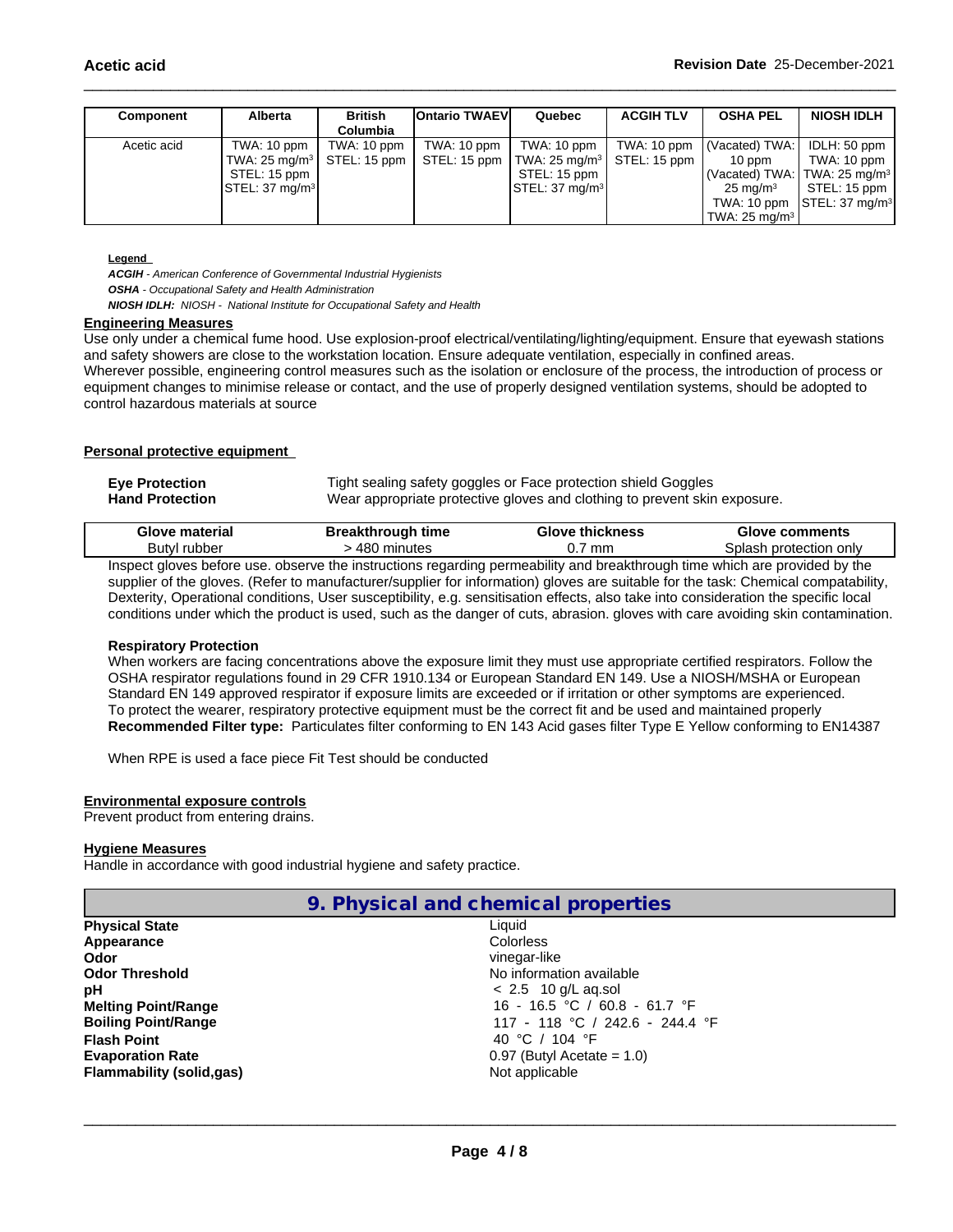**Flammability or explosive limits Upper** 19.9 vol % **Lower Lower 1.0 Lower 1.0 Lower 1.0 1.0 1.0 1.0 1.0 1.0 1.0 1.0 1.0 1.0 1.0 1.0 1.0 1.0 1.0 1.0 1.0 1.0 1.0 1.0 1.0 1.0 1.0 1.0 1.0 1.0 1.0 1.0 1.0 1.0 Vapor Pressure** 1.52 kPa @ 20 °C **Vapor Density** 2.10 **Specific Gravity**<br>Solubility **Partition coefficient; n-octanol/water** No data available No data available Autoignition Temperature Autoicanolym **Autoignition Temperature**<br> **Decomposition Temperature Autoignition Temperature**<br> **Alteria Automation Available**<br> **Alteria Automation Available Decomposition Temperature**<br>Viscosity **Molecular Formula** C2 H4 O2 **Molecular Weight** 

\_\_\_\_\_\_\_\_\_\_\_\_\_\_\_\_\_\_\_\_\_\_\_\_\_\_\_\_\_\_\_\_\_\_\_\_\_\_\_\_\_\_\_\_\_\_\_\_\_\_\_\_\_\_\_\_\_\_\_\_\_\_\_\_\_\_\_\_\_\_\_\_\_\_\_\_\_\_\_\_\_\_\_\_\_\_\_\_\_\_\_\_\_\_ **Acetic acid Revision Date** 25-December-2021

Soluble in water<br>No data available **Viscosity** 1.53 mPa.s @ 25 °C

## **10. Stability and reactivity**

| <b>Reactive Hazard</b>          | None known, based on information available                                                                                                                            |
|---------------------------------|-----------------------------------------------------------------------------------------------------------------------------------------------------------------------|
| <b>Stability</b>                | Stable under normal conditions.                                                                                                                                       |
| <b>Conditions to Avoid</b>      | Incompatible products. Excess heat. Keep away from open flames, hot surfaces and<br>sources of ignition.                                                              |
| Incompatible Materials          | Strong oxidizing agents, Strong bases, Metals                                                                                                                         |
|                                 | Hazardous Decomposition Products Carbon monoxide (CO), Carbon dioxide (CO <sub>2</sub> ), Thermal decomposition can lead to release<br>of irritating gases and vapors |
| <b>Hazardous Polymerization</b> | Hazardous polymerization does not occur.                                                                                                                              |
| <b>Hazardous Reactions</b>      | None under normal processing.                                                                                                                                         |
|                                 |                                                                                                                                                                       |

**11. Toxicological information**

**Acute Toxicity**

### **Product Information**

| <b>Component Information</b>                                                               |               |                                                                                          |                  |              |             |                        |  |
|--------------------------------------------------------------------------------------------|---------------|------------------------------------------------------------------------------------------|------------------|--------------|-------------|------------------------|--|
| <b>Component</b>                                                                           |               | LD50 Oral                                                                                |                  | LD50 Dermal  |             | <b>LC50 Inhalation</b> |  |
| Acetic acid                                                                                |               |                                                                                          | 3310 mg/kg (Rat) |              |             | $>$ 40 mg/L (Rat) 4 h  |  |
| <b>Toxicologically Synergistic</b>                                                         |               | No information available                                                                 |                  |              |             |                        |  |
| <b>Products</b>                                                                            |               |                                                                                          |                  |              |             |                        |  |
| Delayed and immediate effects as well as chronic effects from short and long-term exposure |               |                                                                                          |                  |              |             |                        |  |
|                                                                                            |               |                                                                                          |                  |              |             |                        |  |
| <b>Irritation</b>                                                                          |               | Causes severe burns by all exposure routes                                               |                  |              |             |                        |  |
| <b>Sensitization</b>                                                                       |               | No information available                                                                 |                  |              |             |                        |  |
|                                                                                            |               |                                                                                          |                  |              |             |                        |  |
| Carcinogenicity                                                                            |               | The table below indicates whether each agency has listed any ingredient as a carcinogen. |                  |              |             |                        |  |
|                                                                                            |               |                                                                                          |                  |              |             |                        |  |
| Component                                                                                  | <b>CAS-No</b> | <b>IARC</b>                                                                              | <b>NTP</b>       | <b>ACGIH</b> | <b>OSHA</b> | Mexico                 |  |
| Acetic acid                                                                                | 64-19-7       | Not listed                                                                               | Not listed       | Not listed   | Not listed  | Not listed             |  |
| <b>Mutagenic Effects</b>                                                                   |               | Not mutagenic in AMES Test                                                               |                  |              |             |                        |  |
|                                                                                            |               |                                                                                          |                  |              |             |                        |  |
| <b>Reproductive Effects</b>                                                                |               | No information available.                                                                |                  |              |             |                        |  |
|                                                                                            |               |                                                                                          |                  |              |             |                        |  |
| <b>Developmental Effects</b>                                                               |               | No information available.                                                                |                  |              |             |                        |  |
|                                                                                            |               |                                                                                          |                  |              |             |                        |  |

- **Teratogenicity No information available.**
- **STOT single exposure** None known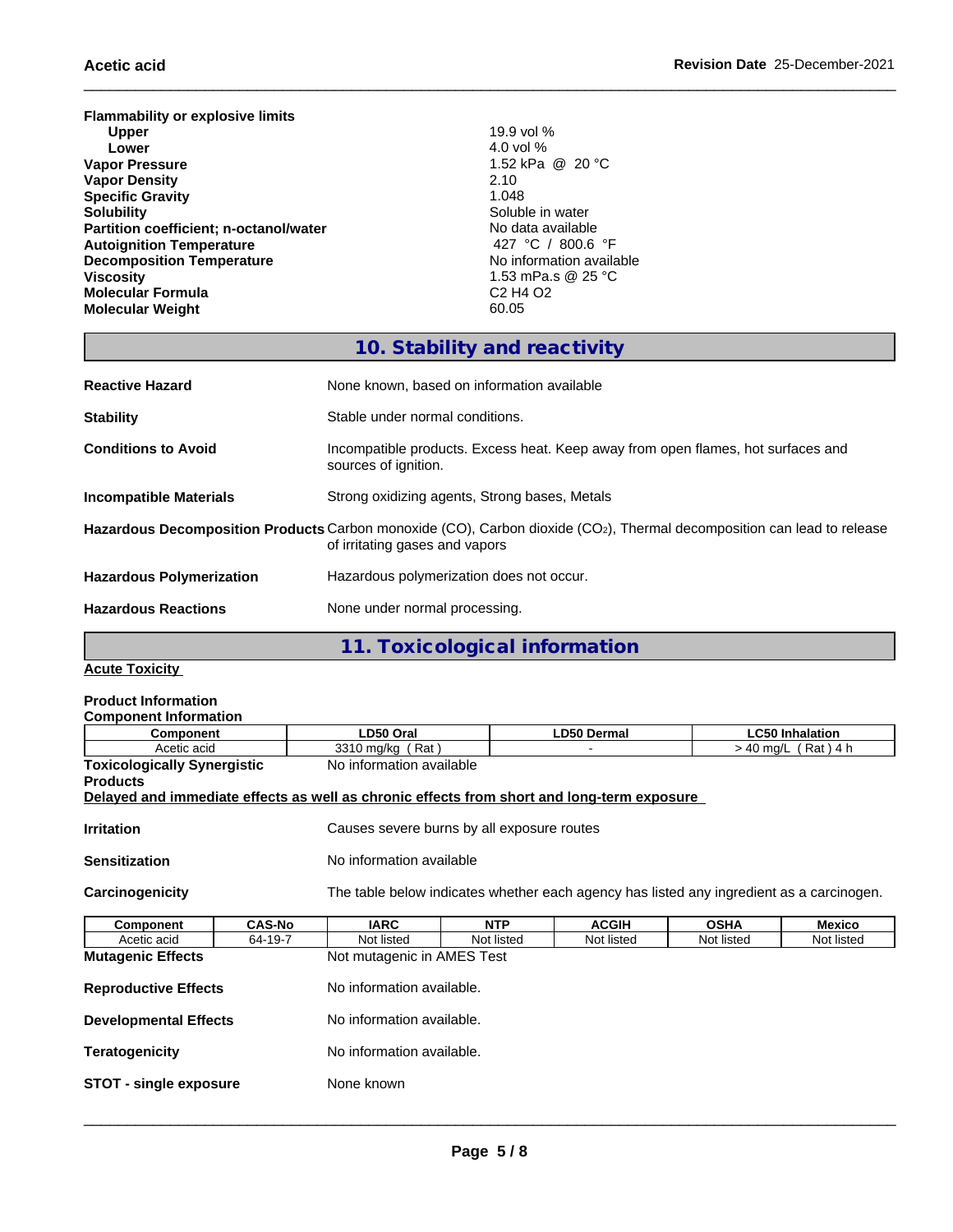| <b>STOT - repeated exposure</b>        | None known                                                                                                                                                                                                                     |
|----------------------------------------|--------------------------------------------------------------------------------------------------------------------------------------------------------------------------------------------------------------------------------|
| <b>Aspiration hazard</b>               | No information available                                                                                                                                                                                                       |
| delayed                                | Symptoms / effects, both acute and Ingestion causes severe swelling, severe damage to the delicate tissue and danger of<br>perforation: Symptoms of overexposure may be headache, dizziness, tiredness, nausea<br>and vomiting |
| <b>Endocrine Disruptor Information</b> | No information available                                                                                                                                                                                                       |
| <b>Other Adverse Effects</b>           | The toxicological properties have not been fully investigated.                                                                                                                                                                 |

**12. Ecological information**

### **Ecotoxicity**

Do not empty into drains.

| Component                            | <b>Freshwater Algae</b> | <b>Freshwater Fish</b>                                                      | <b>Microtox</b>           | <b>Water Flea</b>    |
|--------------------------------------|-------------------------|-----------------------------------------------------------------------------|---------------------------|----------------------|
| Acetic acid                          |                         | Pimephales promelas: LC50                                                   | Photobacterium            | $EC50 = 95$ mg/L/24h |
|                                      |                         | $= 88 \text{ mg/L} / 96 \text{h}$                                           | phosphoreum: $EC50 = 8.8$ |                      |
|                                      |                         | Lepomis macrochirus: LC50                                                   | mg/L/15 min               |                      |
|                                      |                         | $= 75$ mg/L/96h                                                             | Photobacterium            |                      |
|                                      |                         |                                                                             | phosphoreum: $EC50 = 8.8$ |                      |
|                                      |                         |                                                                             | mg/L/25 min               |                      |
|                                      |                         |                                                                             | Photobacterium            |                      |
|                                      |                         |                                                                             | phosphoreum: $EC50 = 8.8$ |                      |
|                                      |                         |                                                                             | mg/L/5 min                |                      |
| <b>Persistence and Degradability</b> |                         | Miscible with water Persistence is unlikely based on information available. |                           |                      |

**Bioaccumulation/ Accumulation** No information available.

**Mobility** Mobility Will likely be mobile in the environment due to its water solubility.

|                                              | loq<br>. Pov |
|----------------------------------------------|--------------|
| $\Delta \cap \Delta^+$<br>^**^<br>. .<br>--- | $\sim$       |

# **13. Disposal considerations**

**Waste Disposal Methods** Chemical waste generators must determine whether a discarded chemical is classified as a hazardous waste. Chemical waste generators must also consult local, regional, and national hazardous waste regulations to ensure complete and accurate classification.

### **14. Transport information**

| <b>DOT</b>                     |                      |
|--------------------------------|----------------------|
| UN-No                          | <b>UN2789</b>        |
| <b>Proper Shipping Name</b>    | ACETIC ACID, GLACIAL |
| <b>Hazard Class</b>            | 8                    |
| <b>Subsidiary Hazard Class</b> | 3                    |
| <b>Packing Group</b>           | $\mathsf{I}$         |
| <b>TDG</b>                     |                      |
| UN-No                          | <b>UN2789</b>        |
| <b>Proper Shipping Name</b>    | ACETIC ACID, GLACIAL |
| <b>Hazard Class</b>            | 8                    |
| <b>Subsidiary Hazard Class</b> | 3                    |
| <b>Packing Group</b>           | $\mathsf{I}$         |
| <b>IATA</b>                    |                      |
| UN-No                          | UN2789               |
| <b>Proper Shipping Name</b>    | ACETIC ACID, GLACIAL |
| <b>Hazard Class</b>            | 8                    |
| <b>Subsidiary Hazard Class</b> | 3                    |
| <b>Packing Group</b>           | Ш                    |
| <b>IMDG/IMO</b>                |                      |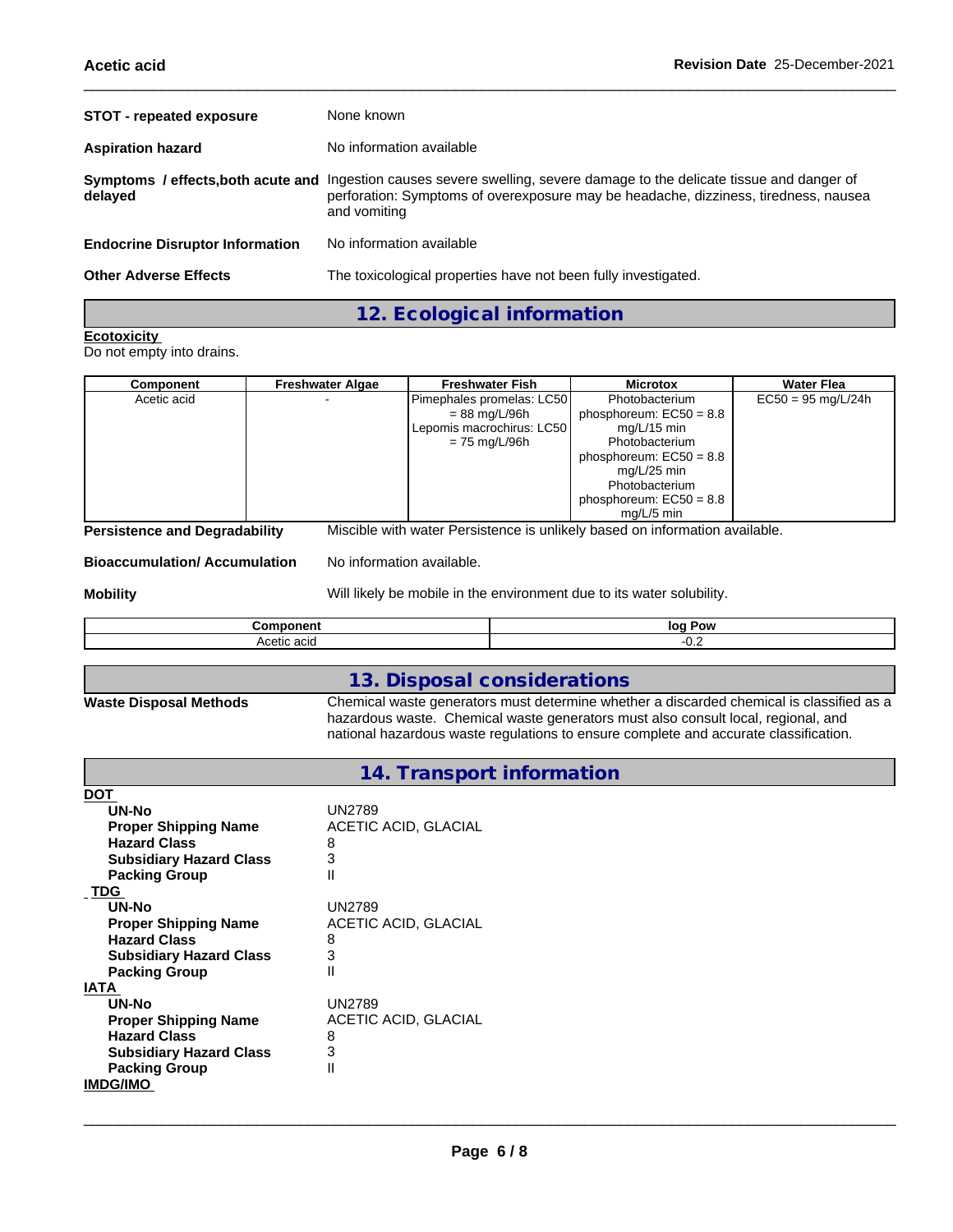| UN-No<br><b>Proper Shipping Name</b><br><b>Hazard Class</b> | UN2789<br>ACETIC ACID, GLACIAL<br>8 |
|-------------------------------------------------------------|-------------------------------------|
| <b>Subsidiary Hazard Class</b><br><b>Packing Group</b>      | 3                                   |
|                                                             | 15. Regulatory information          |

**International Inventories**

| Component   | <b>CAS-No</b> | <b>DSL</b>   | <b>NDSL</b> | <b>TSCA</b> | <b>TSCA Inventory</b><br>notification - | <b>Active-Inactive</b> | <b>EINECS</b> | <b>ELINCS</b> | <b>NLP</b>   |
|-------------|---------------|--------------|-------------|-------------|-----------------------------------------|------------------------|---------------|---------------|--------------|
| Acetic acid | 64-19-7       |              |             |             |                                         | <b>ACTIVE</b>          | 200-580-7     |               |              |
|             |               |              |             |             |                                         |                        |               |               |              |
| Component   | <b>CAS-No</b> | <b>IECSC</b> | <b>KECL</b> | <b>ENCS</b> | <b>ISHL</b>                             | TCSI                   | <b>AICS</b>   | <b>NZIoC</b>  | <b>PICCS</b> |
| Acetic acid | 64-19-7       |              | ↗           |             |                                         |                        |               | $\lambda$     |              |

#### **Legend:**

X - Listed '-' - Not Listed

**KECL** - NIER number or KE number (http://ncis.nier.go.kr/en/main.do)

**DSL/NDSL** - Canadian Domestic Substances List/Non-Domestic Substances List

**TSCA** - United States Toxic Substances Control Act Section 8(b) Inventory

**EINECS/ELINCS** - European Inventory of Existing Commercial Chemical Substances/EU List of Notified Chemical Substances

**IECSC** - Chinese Inventory of Existing Chemical Substances

**KECL** - Korean Existing and Evaluated Chemical Substances

**ENCS** - Japanese Existing and New Chemical Substances

**AICS** - Australian Inventory of Chemical Substances

**PICCS** - Philippines Inventory of Chemicals and Chemical Substances

### **Canada**

SDS in compliance with provisions of information as set out in Canadian Standard - Part 4, Schedule 1 and 2 of the Hazardous Products Regulations (HPR) and meets the requirements of the HPR (Paragraph 13(1)(a) of the Hazardous Products Act (HPA)).

| Component   | Canada - National Pollutant<br><b>Release Inventory (NPRI)</b> | Canadian Environmental<br><b>Protection Agency (CEPA)</b><br>- List of Toxic Substances | Canada's Chemicals Management<br>Plan (CEPA) |
|-------------|----------------------------------------------------------------|-----------------------------------------------------------------------------------------|----------------------------------------------|
| Acetic acid | Part 4 Substance                                               |                                                                                         |                                              |

#### **Other International Regulations**

#### **Authorisation/Restrictions according to EU REACH**

| Component   | <b>Substances Subject to</b><br>Authorization | REACH (1907/2006) - Annex XIV -   REACH (1907/2006) - Annex XVII -  <br>Restrictions on Certain Dangerous 1907/2006) article 59 - Candidate<br><b>Substances</b> | <b>REACH Requlation (EC</b><br>List of Substances of Very High<br><b>Concern (SVHC)</b> |
|-------------|-----------------------------------------------|------------------------------------------------------------------------------------------------------------------------------------------------------------------|-----------------------------------------------------------------------------------------|
| Acetic acid |                                               | Use restricted. See item 75.                                                                                                                                     |                                                                                         |
|             |                                               | (see link for restriction details)                                                                                                                               |                                                                                         |

*https://echa.europa.eu/substances-restricted-under-reach*

#### **Safety, health and environmental regulations/legislation specific for the substance or mixture**

| Component   | <b>CAS-No</b> | <b>OECD HPV</b> | <b>Persistent Organic</b><br><b>Pollutant</b> | <b>Ozone Depletion</b><br>Potential | <b>Restriction of</b><br>Hazardous<br><b>Substances (RoHS)</b> |
|-------------|---------------|-----------------|-----------------------------------------------|-------------------------------------|----------------------------------------------------------------|
| Acetic acid | 64-19-7       | Listed          | Not applicable                                | Not applicable                      | Not applicable                                                 |

| Component | <b>CAS-No</b> | Seveso III Directive I | <b>Seveso III Directive</b>                 | Rotterdam               | <b>Basel Convention</b> |
|-----------|---------------|------------------------|---------------------------------------------|-------------------------|-------------------------|
|           |               | (2012/18/EC) -         | (2012/18/EC) -                              | <b>Convention (PIC)</b> | (Hazardous Waste)       |
|           |               |                        | Qualifying Quantities Qualifying Quantities |                         |                         |
|           |               | for Maior Accident     | for Safety Report                           |                         |                         |